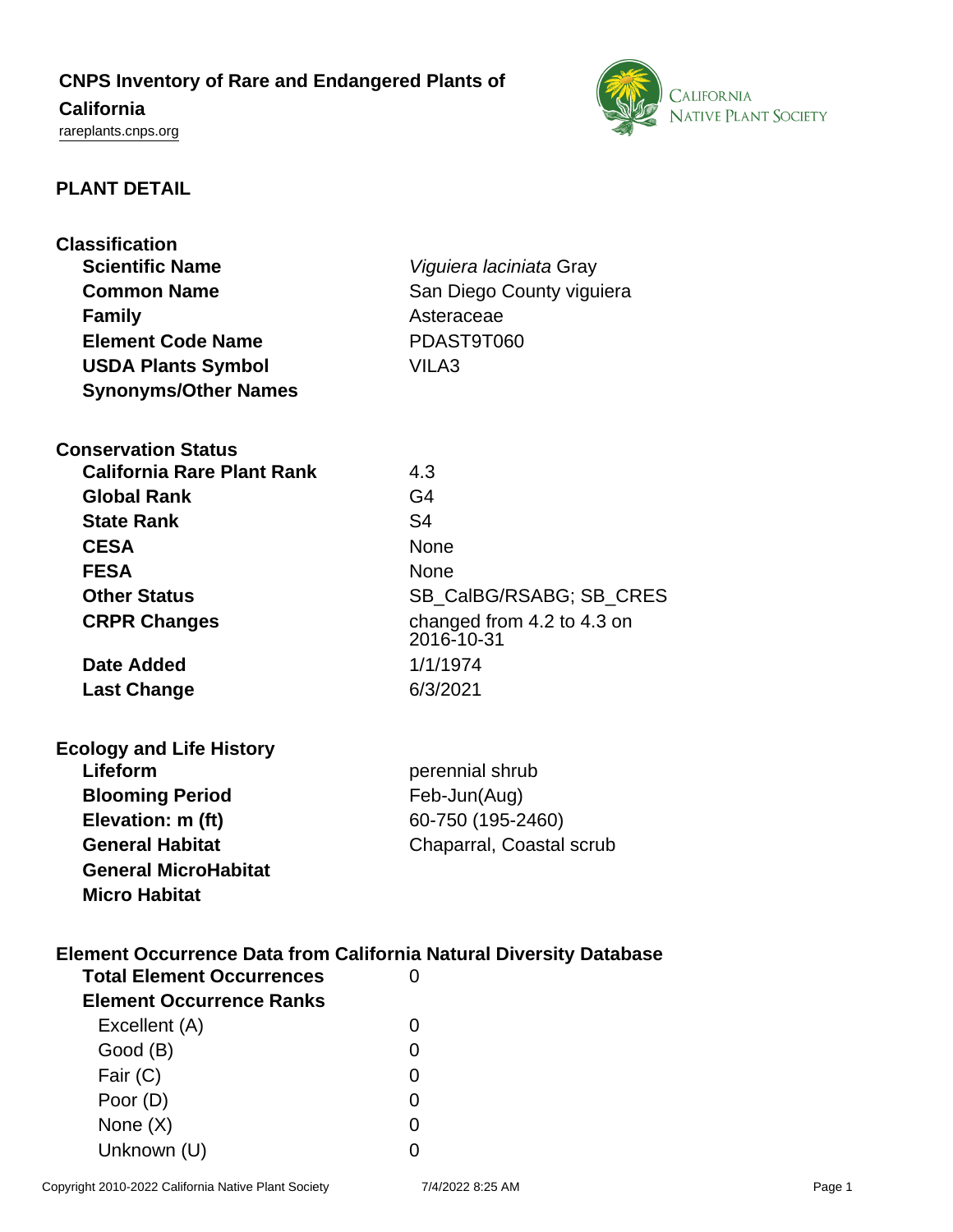#### **Occurrence Status**

| Historical, > 20 years     |   |
|----------------------------|---|
| Recent, $<$ 20 years       |   |
| Presence                   |   |
| <b>Presumed Extant</b>     | 0 |
| <b>Possibly Extirpated</b> |   |
| <b>Presumed Extirpated</b> |   |
|                            |   |

#### **Location**

| <b>CA Endemic</b> | No |
|-------------------|----|
| $\sim$ $\sim$     |    |

#### **Counties**

Orange (ORA), Riverside (RIV), San Diego (SDG)

#### **States**

Baja California (BA), California (CA), Sonora, Mexico (SO)

#### **Quads**

Alpine (3211677), Barrett Lake (3211666), Del Mar (3211782), Dulzura (3211667), El Cajon (3211678), El Cajon Mtn. (3211687), El Toro (3311766), Encinitas (3311713), Escondido (3311711), Imperial Beach (3211751), Jamul Mountains (3211668), La Jolla (3211772), La Mesa (3211771), Lake Elsinore (3311763), Margarita Peak (3311744), National City (3211761), Otay Mesa (3211658), Otay Mountain (3211657), Point Loma (3211762), Poway (3211781), Rancho Santa Fe (3311712), San Clemente (3311745), San Luis Rey (3311723), San Pasqual (3311618), San Vicente Reservoir (3211688), Sombrero Peak (3211673), Tecate (3211656), Valley Center (3311721), Viejas Mountain (3211676)

#### **Notes**

Definitions of codes preceding a county and/or quad:

\* Presumed extirpated

(\*) Possibly extirpated

Species may be present in other areas where conditions are favorable. These data should NOT be substituted for pre-project review or for on-site surveys.

#### **General Notes**

Locally common in southern SDG Co.; occurrences outside of SDG Co. in California are introduced. Threatened by urbanization and development.

#### **Distribution**

**Threats**

**Taxonomy**

**Other**